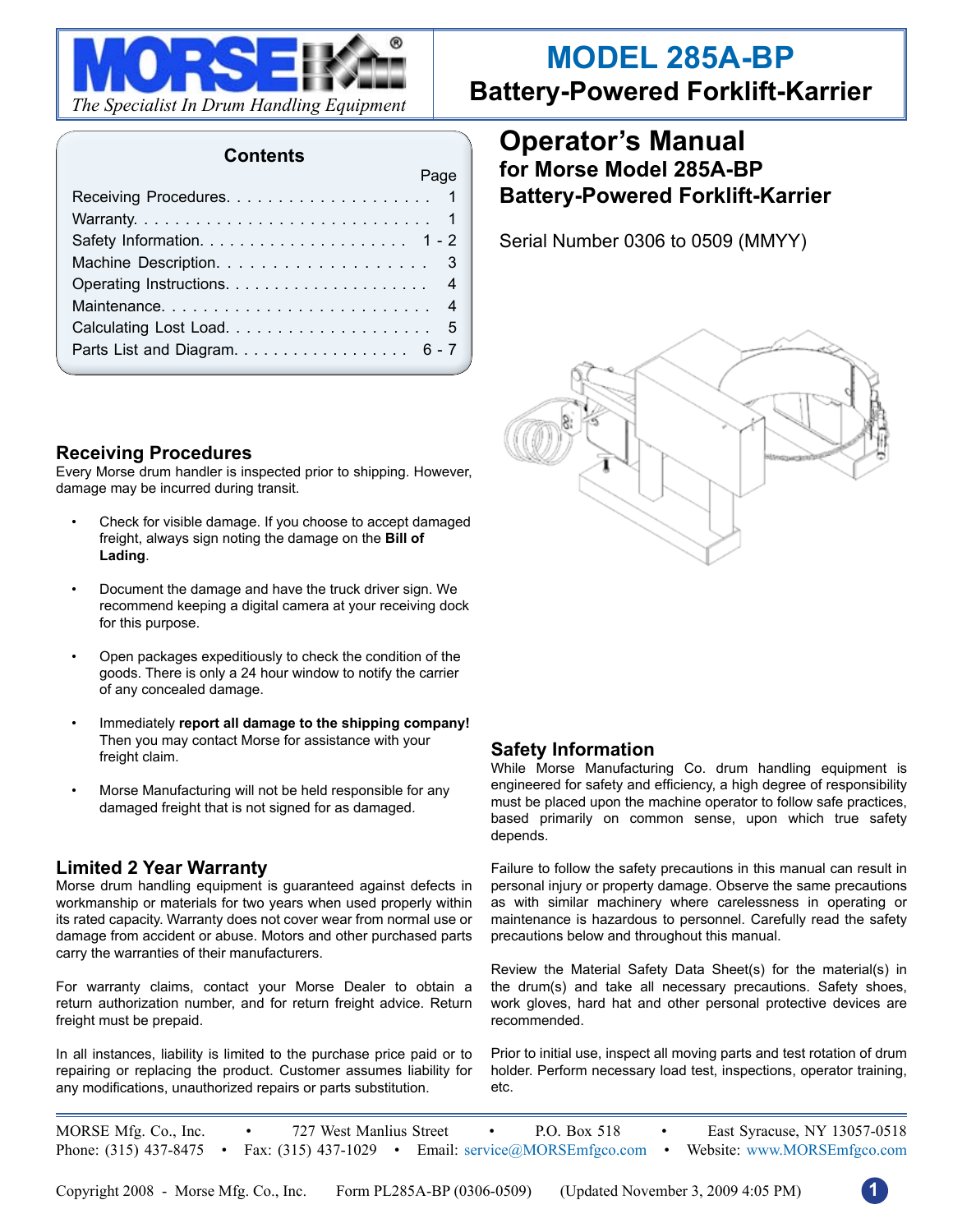

#### **Operator's Manual for Morse Battery-Powered Forklift-Karrier Model 285A-BP Serial Number 0306 to 0509 (MMYY)**

#### **Safety Information** (continued)



**DANGER** - Indicates a situation which, if not avoided, will result in serious injury or death. This signal word is limited to the most extreme situations.



**WARNING** - Indicates a situation which, if not avoided, could result in serious injury or death.

**CAUTION** - Indicates a situation which, if not avoided, can result in damage to the machine.



**CAUTION** – Do Not Transport with Drum Raised. Always lower the drum holder to lowest position before transporting.

**WARNING** - The Forklift-Karrier is designed to handle one drum of the types listed at the top of page 3. Machine Description. DO NOT attempt to handle any other type of drum or object. DO NOT exceed the weight capacity of 1200 Lb.



#### **WARNING** - Do Not Modify the Unit.

**Under** no circumstances should any modifications be made to the Morse machinery without factory authorization. Any modifications may void the warranty. This machine was designed to perform a specific job and alterations may result in injury to operator or machine.



#### **WARNING** - No Loose Fitting Clothing

**Wear** close-fitting clothing and safety equipment appropriate to the job. Loose fitting clothing may become caught on the machinery and cause severe personal injury.



**CAUTION** - Wear Safety Shoes **Wear** safety shoes with non-slip soles and hard toe protection.



**CAUTION:** DO NOT allow drum to impact on floor, ground, or dumping station, etc.

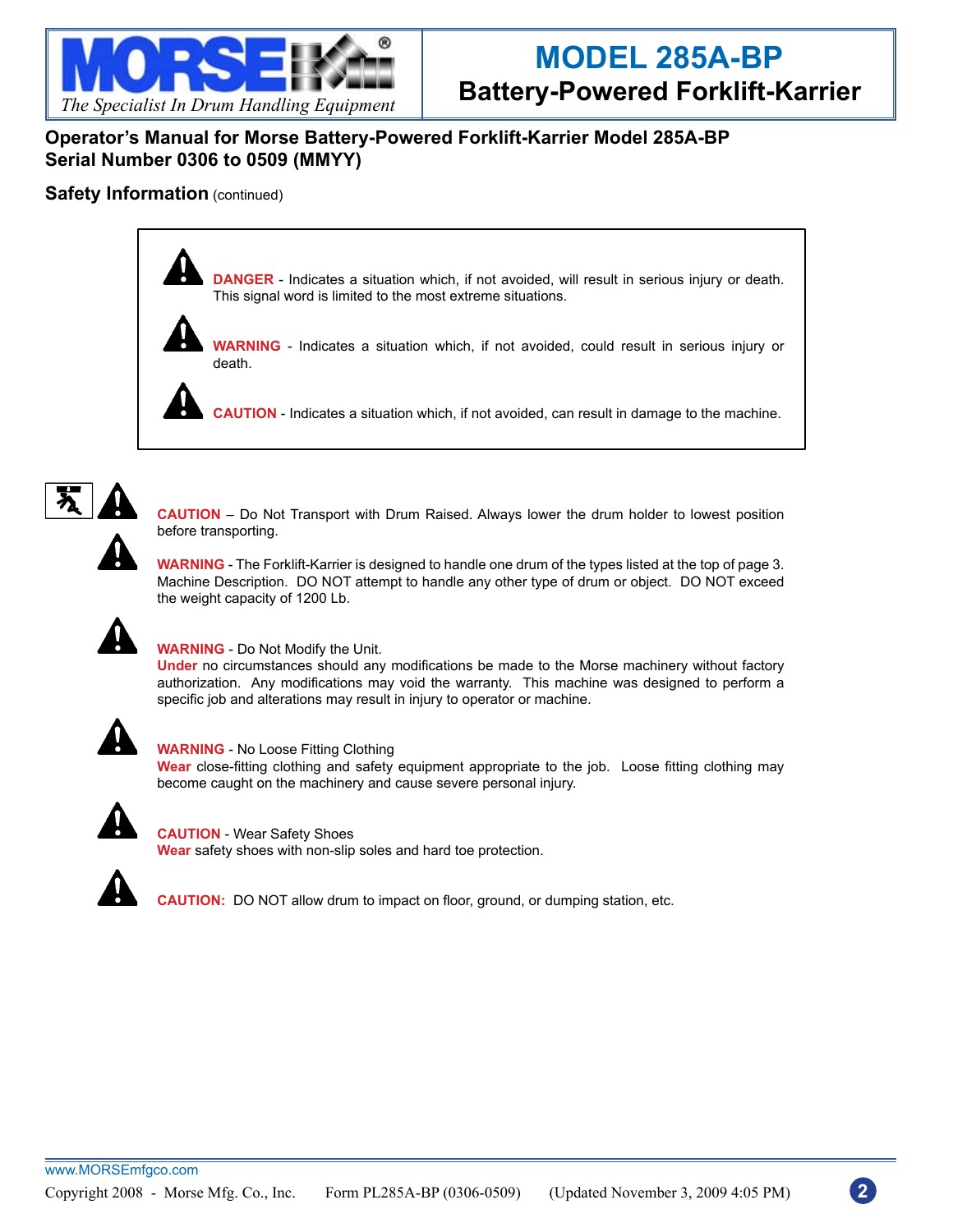

### **Operator's Manual for Morse Battery-Powered Forklift-Karrier Model 285A-BP Serial Number 0306 to 0509 (MMYY)**

### **Machine Description**

The Model 285A-BP Forklift-Karrier is designed to lift, transport, and dispense a ribbed 55-gallon steel drum 22.5" in diameter. The maximum full-drum capacity is 1200 Lb. The capacity is derated to 600 Lb. for a half-full drum. The half-full rating is based on the tilt mechanism's capacity for handling an unbalanced bottom-heavy drum.



## **Options**

- A smaller diameter drum can be handled with the correct size 55/30 Series Diameter Adaptor installed (see Diameter Adaptor literature)
- A 55-gallon plastic drum can be handled with either the Adjustable Bracket (Part # 1465-P) or the Top Rim Clamp (Part # 3540-P). Use the Top Rim Clamp with a plastic drum that has a suitable top rim (see figure 2.1). Use the Adjustable Bracket for a drum with or without a top rim (see figure 2.2).



Plastic drum being lifted with part number 3540-P Rim Clamp Assembly installed.



**Figure 2.2** Plastic drum being lifted with part number 1465-P Bracket Assembly installed.

### **Important**

- 1. Please read all instructions thoroughly before attempting to operate your new Morse drum handler.
- 2. The model 285A-BP has a maximum capacity rating of 1200 Lb. full drum and 600 Lb. half-full drum and is designed to lift, move and pour a 55-gallon steel drum. DO NOT exceed these ratings. Exceeding these ratings or handling drums other than those mentioned above is unsafe and could result in equipment damage, excessive wear or awkward handling.
- 3. When loading, unloading, operating, or maintaining your MORSE drum handler, always use care and good judgment. Maintain secure footing and a firm hold. Keep hands and loose clothing away from all moving parts. Never allow anyone to be below any part of a raised drum handler or drum. Read operating instructions and review the pictures in the sales brochure before operation.
- 4. Because the model 285A-BP is a front-end attachment for a forklift, OSHA recommends that "… the truck (forklift) be marked to identify the attachment(s) and show the approximate weight of the truck and attachment combination at maximum elevation with load laterally centered." See center of gravity dimensions of model 285A-BP on page 5 for calculating lost load on your equipment.



#### www.MORSEmfgco.com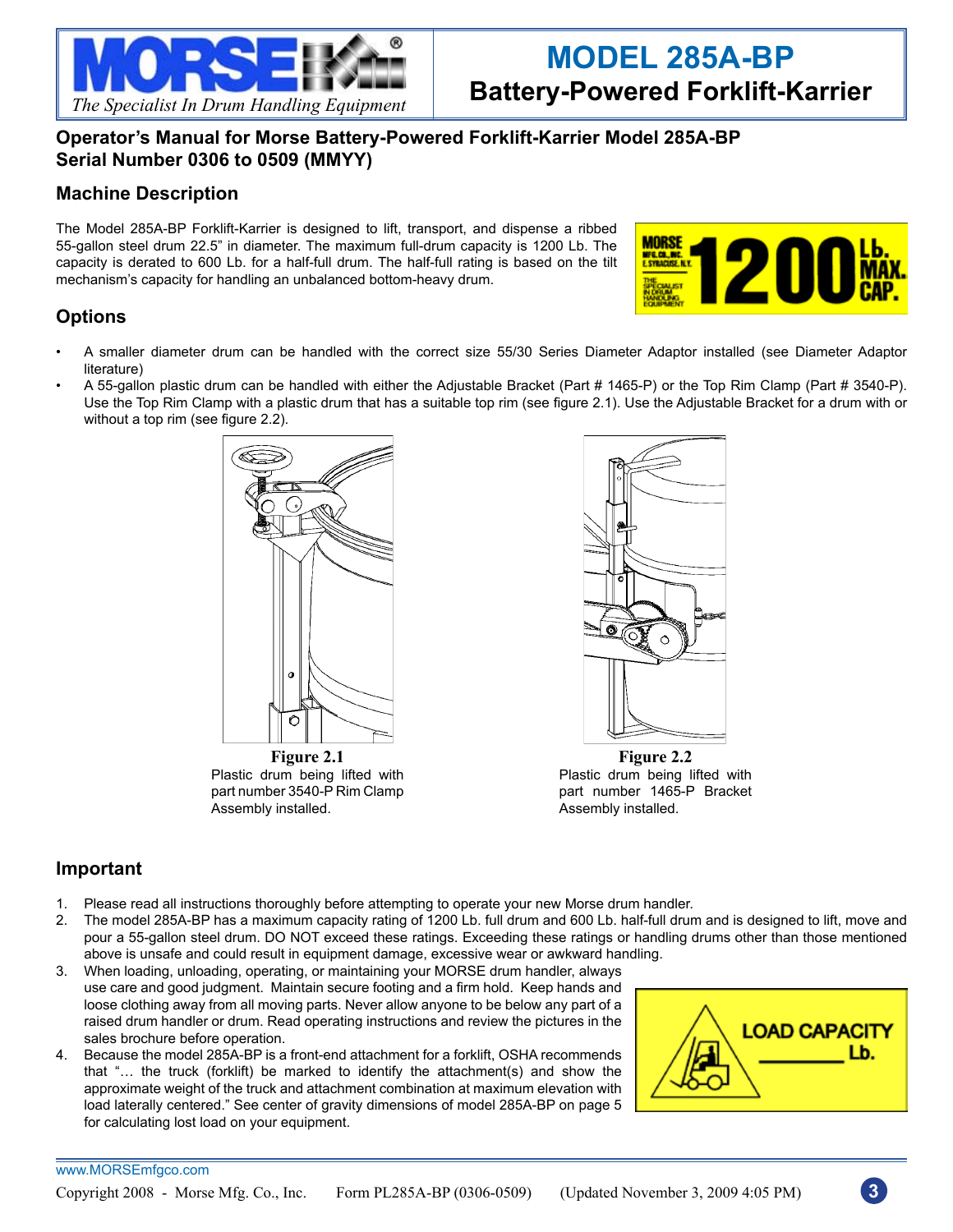

**Operator's Manual for Morse Battery-Powered Forklift-Karrier Model 285A-BP Serial Number 0306 to 0509 (MMYY)**

#### **Operating Instructions**

- 1. Before sliding forklift forks into the fork tubes, adjust forks to an inside spread of 24.5" minimum. Lock forks into position on the forklift carriage.
- 2. Drive the forklift forward to slip the forks into the fork tubes (item #1). Tighten tee screws (item #21) to secure the Forklift Karrier to the forks.
- 3. Release the cinch chain (item #35) and hang the loose end from the upright peg on the front of the guard. Allow the ratchet hinge plate to swing to the open position.
- 4. Drive the forklift with the Forklift Karrier near floor level to position the saddle band around the middle of the drum between the ribs.
- 5. Drape the cinch chain across the front of the drum and insert one link into the slot on the ratchet handle (item #44). Turn the ratchet handle clockwise to tighten the cinch chain around the drum (Figure 3.1).
- 6. Remove pendant assembly (item #8) from holder on guard and place near operator's seat.



**Figure 3.1**

- 7. Raise forks to clear the floor and transport drum in vertical position to dispensing location.
	- 8. To pour drum: press the down button on the pendant, rotating drum to angle required for dispensing.<br>9. When dispensing is completed, rotate the drum back to vertical by pressing the up button on the
	- When dispensing is completed, rotate the drum back to vertical by pressing the up button on the pendant and return drum. While transporting, ensure that the drum is raised away from the floor to prevent the drum bottom from interfering with a pallet or other obstacle.



**CAUTION: DO NOT exceed weight capacity of 1200 L.b for FULL drum, 600 Lb. for HALF-FULL drum.**

**CAUTION: DO NOT allow drum to impact on floor, ground, or dumping station, etc.**

#### **Maintenance**

- 1. Lubricate cylinder pins (items 9 & 32) and linkages (items 6 & 38).
- 2. Clean and oil ratchet, pawl, saddle hinge, and other moving parts periodically. (Clean & lubricate more often in environments where dust, dirt or other foreign particles will effect the performance of moving parts.)
- 3. Hydraulic pump has been filled with Dexron III automatic transmission fluid. Inspect the hydraulic system for oil drips, hose damage, or other signs of wear. Inspect the level & condition of the hydraulic fluid. Replace any parts that show signs of wear (see parts diagrams for pump & cylinder).
- 4. Periodically inspect all moving parts, framework, and contact areas for signs of wear, fatigue, or loosening. Tighten adjust or replace parts as necessary to prevent failure and maintain proper function.

\* For each size fiber drum, this model requires a 55/30 series Diameter Adaptor and model E14 Fiber Drum Strap.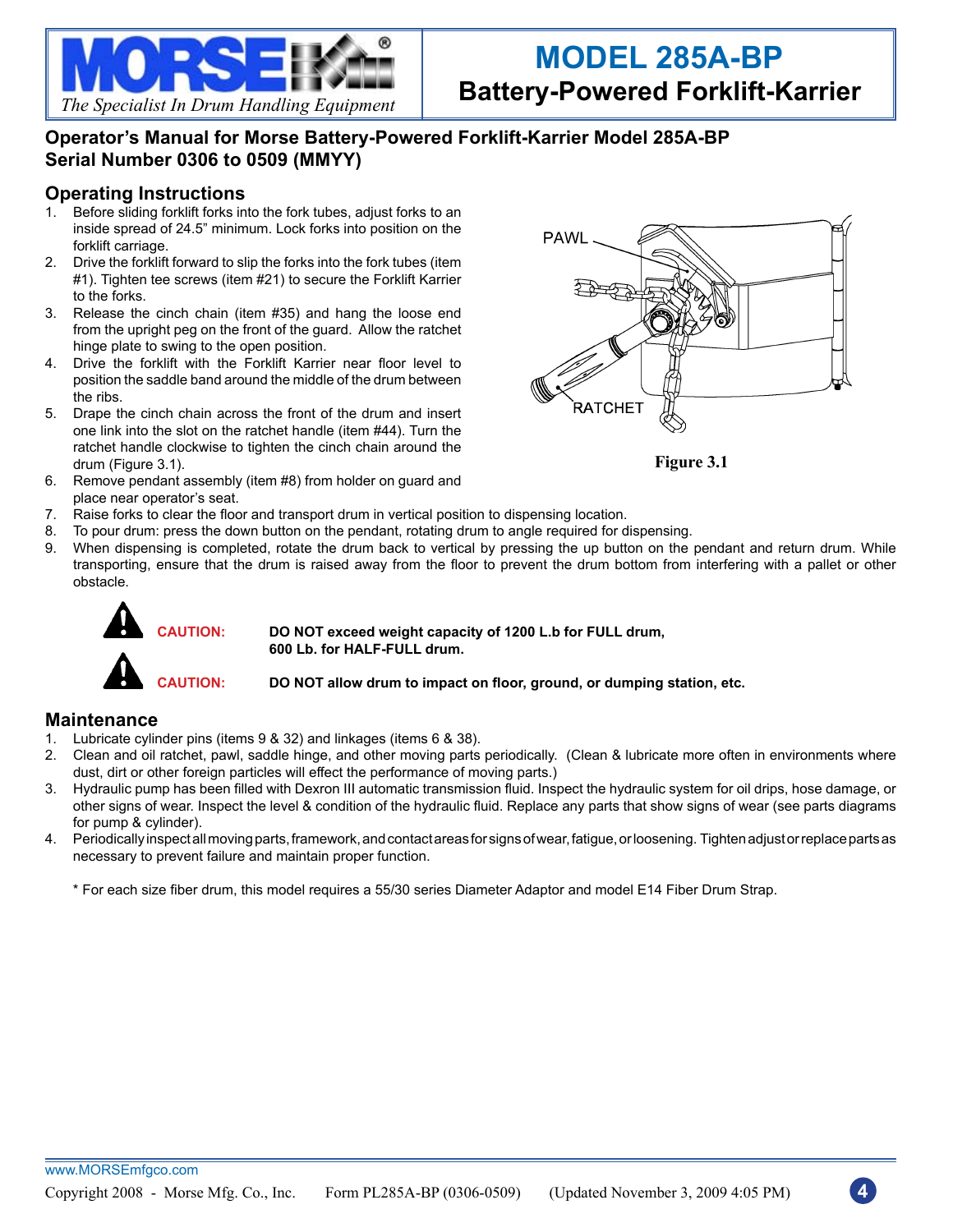

**Operator's Manual for Morse Battery-Powered Forklift-Karrier Model 285A-BP Serial Number 0306 to 0509 (MMYY)**

## **Center of Gravity Dimensions for Calculating Lost Load on Equipment**



DIMENSIONS ARE MEASURED FROM INSIDE OF FORK TUBE END. THIS WILL GIVE A FIXED POINT TO WHICH LOST LOAD DATA CAN BE DETERMINED. (FORKS MUST BE TOUCHING THIS FORK TUBE END.)

**MODEL:** 285A-BP NET WEIGHT: 295 Lb.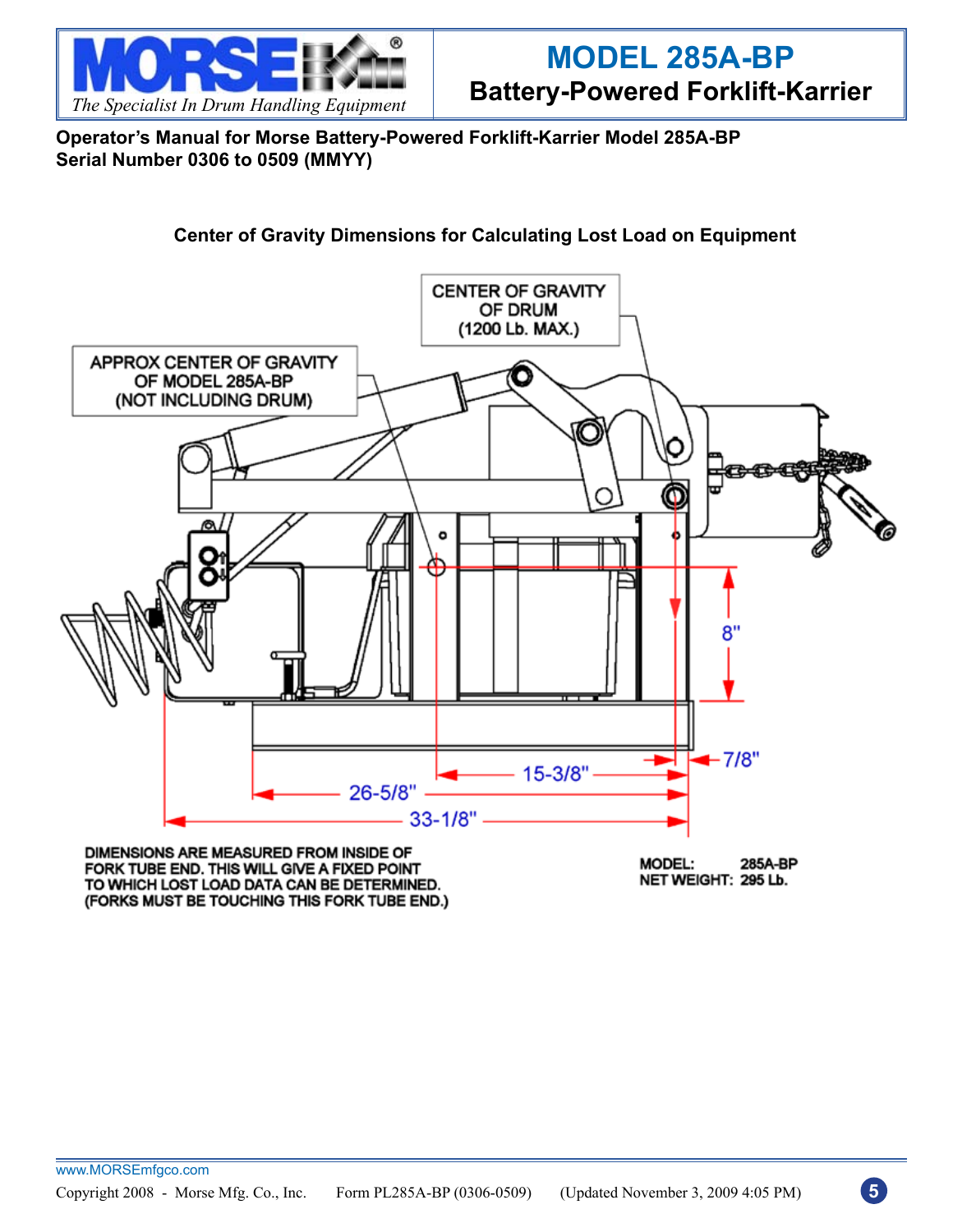

## **Operator's Manual for Morse Battery-Powered Forklift-Karrier Model 285A-BP Serial Number 0306 to 0509 (MMYY)**

| <b>ITEM#</b>              | QTY            | PART#    | <b>DESCRIPTION</b>             |  |  |
|---------------------------|----------------|----------|--------------------------------|--|--|
| 1                         | 1              | 2476-P   | BASE WELD, 285A-BP             |  |  |
| $\overline{2}$            | $\overline{2}$ | $18-P$   | BEARING, 1" ID X 2-1/2"        |  |  |
| 3                         | 3              | 16-P     | COLLAR, 1" ID                  |  |  |
| 4                         | $\mathbf{1}$   | 29-P     | SPACER, SPUR GEAR .15"         |  |  |
| 5                         | 2              | 1643-P   | GROMMET, 1-1/16" OD            |  |  |
| 6                         | $\mathbf{1}$   | 2500-P   | DRAG LINK WELD, A-BP           |  |  |
| 7                         | 1              | 3682-P   | STRAIN RELIEF, 285A-BP         |  |  |
| 8                         | 1              | 4605-P   | PENDANT ASM, WIRED, 20' A-BP   |  |  |
| 9                         | 1              | 704-P    | AXLE, 3/4", USE WITH PUSH-ON   |  |  |
| 10                        | 1              | 4418-P   | CYLINDER, 2 X 10, SAE ADJ CLEV |  |  |
| 11                        | 2              | 15-P     | COLLAR, 3/4" ID                |  |  |
| 12                        | 4              | 3610-P   | HYD FIT, MALE ELBOW, SAE       |  |  |
| 13                        | 1              | 2466A-P  | HYD HOSE ASM, 35" 285A-BP      |  |  |
| 14                        | 3              | 1657-P   | 3/8 - 16 X 3/4 HHCS GR 2       |  |  |
| 15                        | 4              | 1166-P   | WASHER, 3/8 USS 1" OD          |  |  |
| 16                        | 4              | 1739-P   | WASHER, 3/8 INTERNAL TOOTH LOC |  |  |
| 17                        | 1              | 2467A-P  | HYD HOSE ASM, 40" 285A-BP      |  |  |
| 18                        | 1              | M3551-P  | HYD POWER PACK, 12V DC, BP     |  |  |
| 19                        | 1              | 4665-P   | HARNESS, PUMP CABLE, 14/20     |  |  |
| 20                        | $\mathbf{1}$   | 4222-P   | SADDLE ASM, 285A-BP W/ APS     |  |  |
| 21                        | 2              | 58-P     | LOCK TEE SET SCREW, 285        |  |  |
| 22                        | $\overline{2}$ | 1169-P   | 3/8 - 16 REV HEX LOC NUT       |  |  |
| 23                        | 1              | 4664-P   | HARNESS, BATTERY CABLE, 12/20  |  |  |
| 24                        | 1              | 1728-P   | TOP, BATTERY BOX, 400, 285A-BP |  |  |
| 25                        | 1              | 391-P    | CHARGER 12V 50HZ 60HZ 50/60 HZ |  |  |
| 26                        | $\mathbf{1}$   | 388-P    | BATTERY, 12V DC                |  |  |
| 27                        | 10             | 193-P    | SCREW, TEK, 12-14 X 3/4" 3 PT  |  |  |
| 28                        | 4              | 4168-P   | WASHER, 7/32, 1-1/2 OD, FENDER |  |  |
| 29                        | 1              | 1729-P   | BOTTOM, BATTERY BOX, 400       |  |  |
| 30                        | $\overline{2}$ | 64-P     | ROLL PIN, 3/16 X 1-1/4         |  |  |
| 31                        | 2              | 55-P     | WASHER, 3/4 SAE FL 1-1/2 OD    |  |  |
| 32                        | 1              | 2506-P   | CYLINDER PIN WELD, 285A-BP     |  |  |
| $33*$                     | 1              | 1296-P   | 1/4 - 20 X 7-1/2 HHCS GR 5 STL |  |  |
| $34 *$                    | $\mathbf{1}$   | 726-P    | RATCHET HINGE PLATE CPT 1/4" A |  |  |
| $35*$                     | 1              | 180-P    | CHAIN, CINCH, 3/16 ALLOY 33 LK |  |  |
| $36 *$                    | 1              | 1297-P   | 1/4 - 20 REV HEX LOC NUT       |  |  |
| $37*$                     | 1              | 4079-P   | HHCS, M8 X 60 MM CL8.8, 8MM    |  |  |
| 38                        | 1              | 1281-P   | POWER LINK WELD, A-BP          |  |  |
| 39                        | 1              | 165KIT-P | KIT, RATCHET CHAIN TIGHTENER   |  |  |
| 40                        | $\mathbf{1}$   | 168-P    | PAWL, WITH DRILLED HOLE        |  |  |
| 41                        | 1              | 169-P    | PAWL SPRING                    |  |  |
| 42                        | $\mathbf{1}$   | 170-P    | 3/8" DIA X 5/8" SHOULDER SCREW |  |  |
| * Recommended spare parts |                |          |                                |  |  |

www.MORSEmfgco.com